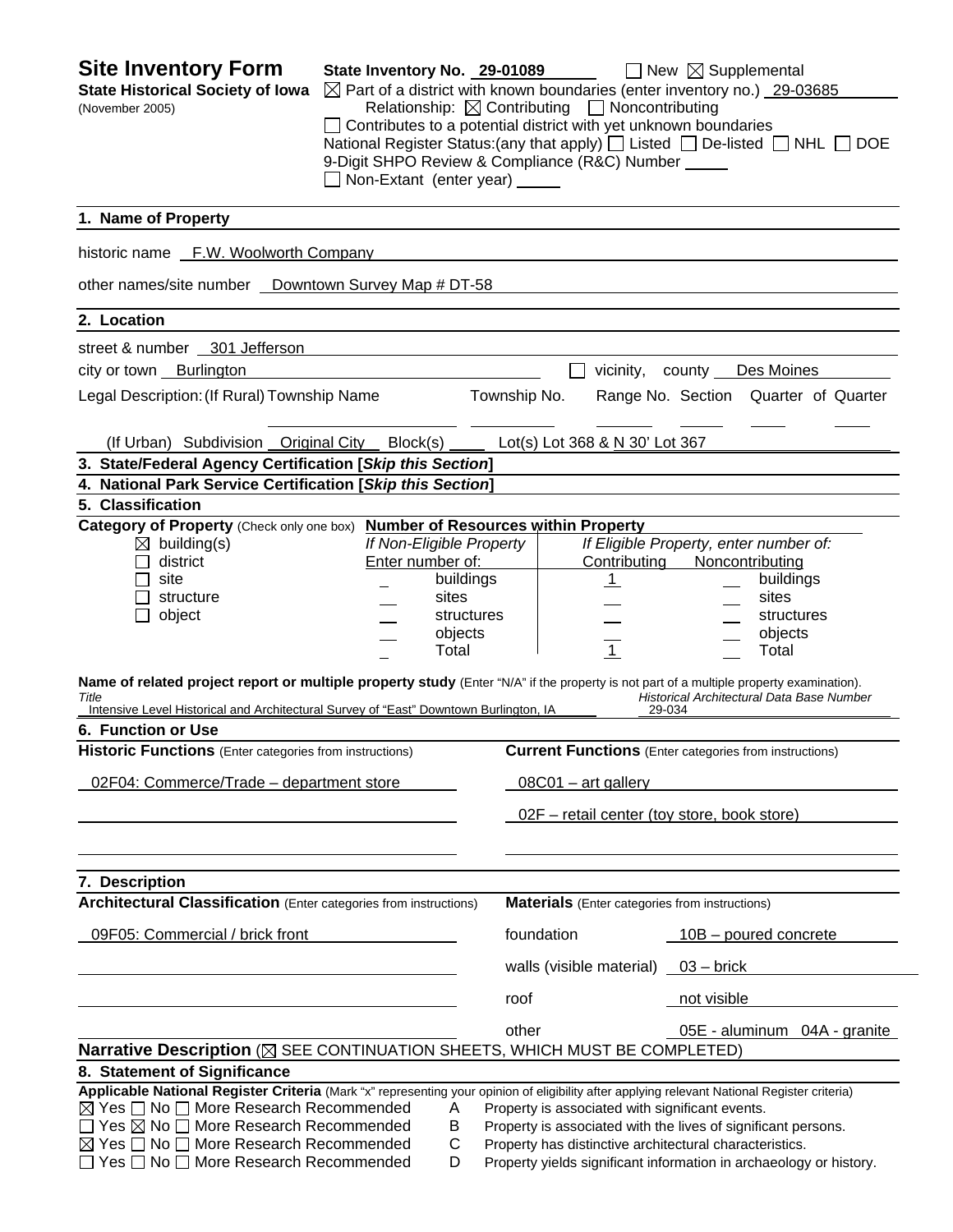| County<br>Des Moines<br>Address 301 Jefferson                                                                                                                                                                                                                                                                                                                                                                                                                                                                                                                                                                                                                                                                                                                                                                                                                                                                                                                                                                                                                                                                                                                                                                                       | Site Number 29-01089                                                                                                                                                                                                                                                                                                                                                                                                                                                                                                             |
|-------------------------------------------------------------------------------------------------------------------------------------------------------------------------------------------------------------------------------------------------------------------------------------------------------------------------------------------------------------------------------------------------------------------------------------------------------------------------------------------------------------------------------------------------------------------------------------------------------------------------------------------------------------------------------------------------------------------------------------------------------------------------------------------------------------------------------------------------------------------------------------------------------------------------------------------------------------------------------------------------------------------------------------------------------------------------------------------------------------------------------------------------------------------------------------------------------------------------------------|----------------------------------------------------------------------------------------------------------------------------------------------------------------------------------------------------------------------------------------------------------------------------------------------------------------------------------------------------------------------------------------------------------------------------------------------------------------------------------------------------------------------------------|
| City<br><b>Burlington</b>                                                                                                                                                                                                                                                                                                                                                                                                                                                                                                                                                                                                                                                                                                                                                                                                                                                                                                                                                                                                                                                                                                                                                                                                           | District Number 29-03685                                                                                                                                                                                                                                                                                                                                                                                                                                                                                                         |
| <b>Criteria Considerations</b><br>$\Box$ A Owned by a religious institution or used<br>for religious purposes.<br>B Removed from its original location.<br>C A birthplace or grave.<br>D A cemetery                                                                                                                                                                                                                                                                                                                                                                                                                                                                                                                                                                                                                                                                                                                                                                                                                                                                                                                                                                                                                                 | $\Box$ E A reconstructed building, object, or structure.<br>$\Box$ F A commemorative property.<br>□ G Less than 50 years of age or achieved significance within the past<br>50 years.                                                                                                                                                                                                                                                                                                                                            |
| Areas of Significance (Enter categories from instructions)                                                                                                                                                                                                                                                                                                                                                                                                                                                                                                                                                                                                                                                                                                                                                                                                                                                                                                                                                                                                                                                                                                                                                                          | <b>Significant Dates</b>                                                                                                                                                                                                                                                                                                                                                                                                                                                                                                         |
| 05: Commerce                                                                                                                                                                                                                                                                                                                                                                                                                                                                                                                                                                                                                                                                                                                                                                                                                                                                                                                                                                                                                                                                                                                                                                                                                        | Construction date<br>1958<br>□ check if circa or estimated date                                                                                                                                                                                                                                                                                                                                                                                                                                                                  |
| 02: Architecture                                                                                                                                                                                                                                                                                                                                                                                                                                                                                                                                                                                                                                                                                                                                                                                                                                                                                                                                                                                                                                                                                                                                                                                                                    | Other dates, including renovation                                                                                                                                                                                                                                                                                                                                                                                                                                                                                                |
| <b>Significant Person</b>                                                                                                                                                                                                                                                                                                                                                                                                                                                                                                                                                                                                                                                                                                                                                                                                                                                                                                                                                                                                                                                                                                                                                                                                           | <b>Architect/Builder</b>                                                                                                                                                                                                                                                                                                                                                                                                                                                                                                         |
| (Complete if National Register Criterion B is marked above)                                                                                                                                                                                                                                                                                                                                                                                                                                                                                                                                                                                                                                                                                                                                                                                                                                                                                                                                                                                                                                                                                                                                                                         | Architect                                                                                                                                                                                                                                                                                                                                                                                                                                                                                                                        |
|                                                                                                                                                                                                                                                                                                                                                                                                                                                                                                                                                                                                                                                                                                                                                                                                                                                                                                                                                                                                                                                                                                                                                                                                                                     | <b>Builder</b>                                                                                                                                                                                                                                                                                                                                                                                                                                                                                                                   |
|                                                                                                                                                                                                                                                                                                                                                                                                                                                                                                                                                                                                                                                                                                                                                                                                                                                                                                                                                                                                                                                                                                                                                                                                                                     | Narrative Statement of Significance ( $\boxtimes$ SEE CONTINUATION SHEETS, WHICH MUST BE COMPLETED)                                                                                                                                                                                                                                                                                                                                                                                                                              |
| 9. Major Bibliographical References                                                                                                                                                                                                                                                                                                                                                                                                                                                                                                                                                                                                                                                                                                                                                                                                                                                                                                                                                                                                                                                                                                                                                                                                 |                                                                                                                                                                                                                                                                                                                                                                                                                                                                                                                                  |
| Bibliography $\boxtimes$ See continuation sheet for citations of the books, articles, and other sources used in preparing this form                                                                                                                                                                                                                                                                                                                                                                                                                                                                                                                                                                                                                                                                                                                                                                                                                                                                                                                                                                                                                                                                                                 |                                                                                                                                                                                                                                                                                                                                                                                                                                                                                                                                  |
| 10. Geographic Data                                                                                                                                                                                                                                                                                                                                                                                                                                                                                                                                                                                                                                                                                                                                                                                                                                                                                                                                                                                                                                                                                                                                                                                                                 |                                                                                                                                                                                                                                                                                                                                                                                                                                                                                                                                  |
| <b>UTM References (OPTIONAL)</b>                                                                                                                                                                                                                                                                                                                                                                                                                                                                                                                                                                                                                                                                                                                                                                                                                                                                                                                                                                                                                                                                                                                                                                                                    |                                                                                                                                                                                                                                                                                                                                                                                                                                                                                                                                  |
| Zone<br>Easting<br>Northing<br>1                                                                                                                                                                                                                                                                                                                                                                                                                                                                                                                                                                                                                                                                                                                                                                                                                                                                                                                                                                                                                                                                                                                                                                                                    | Northing<br>Zone<br>Easting<br>2                                                                                                                                                                                                                                                                                                                                                                                                                                                                                                 |
| 3                                                                                                                                                                                                                                                                                                                                                                                                                                                                                                                                                                                                                                                                                                                                                                                                                                                                                                                                                                                                                                                                                                                                                                                                                                   | 4                                                                                                                                                                                                                                                                                                                                                                                                                                                                                                                                |
| See continuation sheet for additional UTM references or comments                                                                                                                                                                                                                                                                                                                                                                                                                                                                                                                                                                                                                                                                                                                                                                                                                                                                                                                                                                                                                                                                                                                                                                    |                                                                                                                                                                                                                                                                                                                                                                                                                                                                                                                                  |
| 11. Form Prepared By                                                                                                                                                                                                                                                                                                                                                                                                                                                                                                                                                                                                                                                                                                                                                                                                                                                                                                                                                                                                                                                                                                                                                                                                                |                                                                                                                                                                                                                                                                                                                                                                                                                                                                                                                                  |
|                                                                                                                                                                                                                                                                                                                                                                                                                                                                                                                                                                                                                                                                                                                                                                                                                                                                                                                                                                                                                                                                                                                                                                                                                                     |                                                                                                                                                                                                                                                                                                                                                                                                                                                                                                                                  |
| name/title Steve Frevert, commission member                                                                                                                                                                                                                                                                                                                                                                                                                                                                                                                                                                                                                                                                                                                                                                                                                                                                                                                                                                                                                                                                                                                                                                                         | Rebecca L. McCarley, consultant, Davenport                                                                                                                                                                                                                                                                                                                                                                                                                                                                                       |
| organization Burlington Historic Preservation Commission                                                                                                                                                                                                                                                                                                                                                                                                                                                                                                                                                                                                                                                                                                                                                                                                                                                                                                                                                                                                                                                                                                                                                                            | date January 23, 2013                                                                                                                                                                                                                                                                                                                                                                                                                                                                                                            |
| street & number<br>City Hall, 400 Washington Street                                                                                                                                                                                                                                                                                                                                                                                                                                                                                                                                                                                                                                                                                                                                                                                                                                                                                                                                                                                                                                                                                                                                                                                 | telephone 319-753-8158                                                                                                                                                                                                                                                                                                                                                                                                                                                                                                           |
| <b>Burlington</b><br>city or town                                                                                                                                                                                                                                                                                                                                                                                                                                                                                                                                                                                                                                                                                                                                                                                                                                                                                                                                                                                                                                                                                                                                                                                                   | zip code 52601<br>state lowa                                                                                                                                                                                                                                                                                                                                                                                                                                                                                                     |
| ADDITIONAL DOCUMENTATION (Submit the following items with the completed form)                                                                                                                                                                                                                                                                                                                                                                                                                                                                                                                                                                                                                                                                                                                                                                                                                                                                                                                                                                                                                                                                                                                                                       |                                                                                                                                                                                                                                                                                                                                                                                                                                                                                                                                  |
| <b>FOR ALL PROPERTIES</b><br>Map: showing the property's location in a town/city or township.<br>1.<br>Site plan: showing position of buildings and structures on the site in relation to public road(s).<br>2.<br>3.<br>needs to be provided below on this particular inventory site:<br>Roll/slide sheet #<br>Roll/slide sheet #<br>Roll/slide sheet #<br>See continuation sheet or attached photo & slide catalog sheet for list of photo roll or slide entries.<br>$\boxtimes$ Photos/illustrations without negatives are also in this site inventory file.<br>FOR CERTAIN KINDS OF PROPERTIES, INCLUDE THE FOLLOWING AS WELL<br>1.<br>2.<br><b>Barn:</b><br>A sketch of the frame/truss configuration in the form of drawing a typical middle bent of the barn.<br>a.<br>A photograph of the loft showing the frame configuration along one side.<br>b.<br>A sketch floor plan of the interior space arrangements along with the barn's exterior dimensions in feet.<br>c.<br>State Historic Preservation Office (SHPO) Use Only Below This Line<br>Concur with above survey opinion on National Register eligibility: $\Box$ Yes $\Box$ No<br>This is a locally designated property or part of a locally designated district. | Photographs: representative black and white photos. If the photos are taken as part of a survey for which the Society is to be<br>curator of the negatives or color slides, a photo/catalog sheet needs to be included with the negatives/slides and the following<br>Frame/slot #<br>Date Taken<br>Frame/slot #<br>Date Taken<br>Frame/slot #<br>Date Taken<br>Farmstead & District: (List of structures and buildings, known or estimated year built, and contributing or noncontributing status)<br>More Research Recommended |
| Comments:                                                                                                                                                                                                                                                                                                                                                                                                                                                                                                                                                                                                                                                                                                                                                                                                                                                                                                                                                                                                                                                                                                                                                                                                                           |                                                                                                                                                                                                                                                                                                                                                                                                                                                                                                                                  |
| Evaluated by (name/title):                                                                                                                                                                                                                                                                                                                                                                                                                                                                                                                                                                                                                                                                                                                                                                                                                                                                                                                                                                                                                                                                                                                                                                                                          | Date:                                                                                                                                                                                                                                                                                                                                                                                                                                                                                                                            |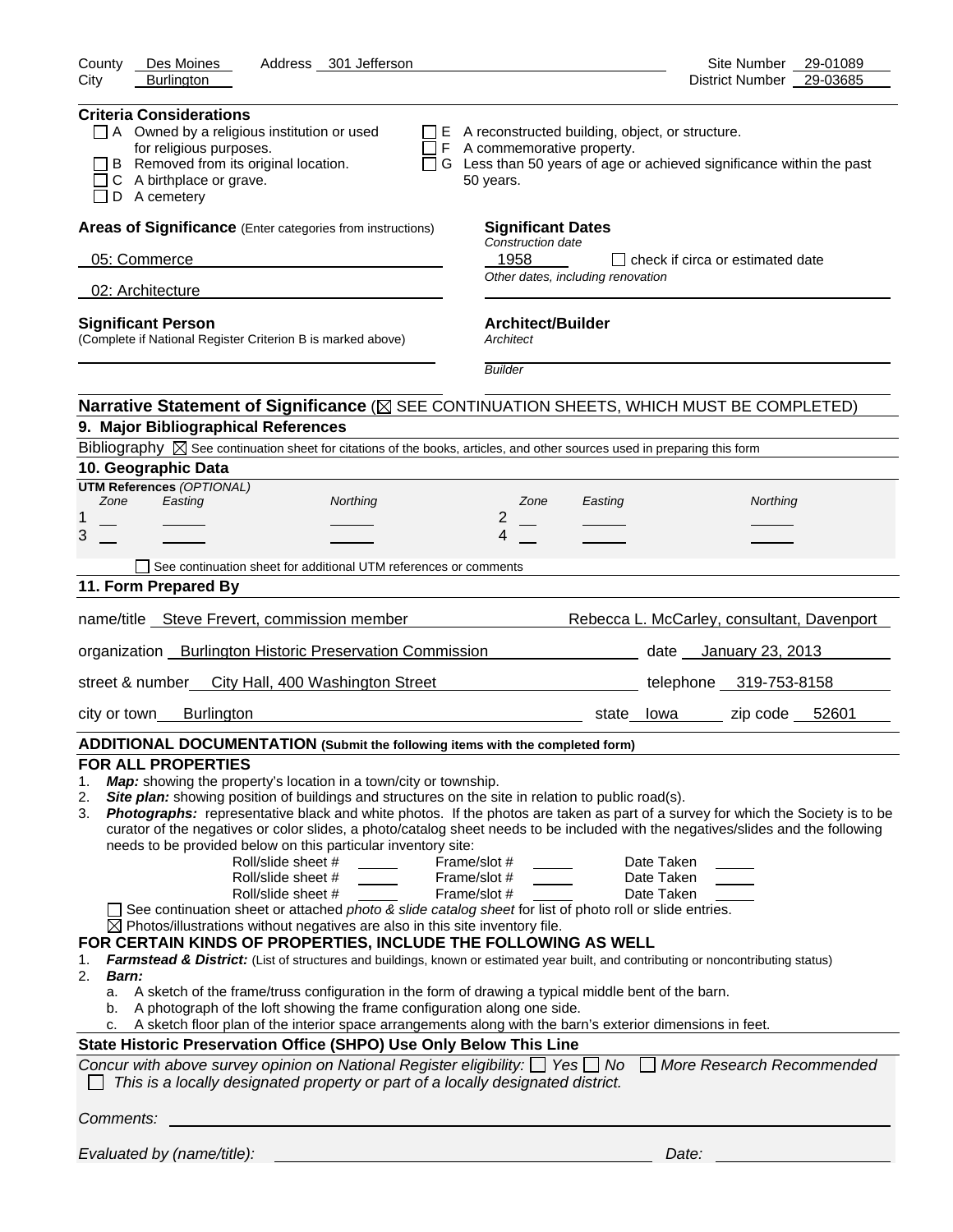| F.W. Woolworth Company | Des Moines |
|------------------------|------------|
| Name of Property       | County     |
| 301 Jefferson          | Burlington |
| Address                | City       |

#### **7. Narrative Description**

This is a one story brick commercial building facing Jefferson Street to the north on the entire east half of the south side of the 300 block of Jefferson Street. The foundation is poured concrete, visible only on the west side. The east and west walls are light brown brick, with the east side wall extending above the height of the front/north wall. The building has a two-level flat roof, with the area above the mezzanine at the rear/south raised higher; this is not visible from the ground. The top of the east wall is unornamented; it extends in a low, level parapet to meet the east extension of the display windows, slightly above the mezzanine roof level, so that the building appears to be all one level when viewed from the east. The south wall abuts the adjacent building and is not visible. There are three recessed entries on the storefront (north façade). The east and middle entries have double doors and lead into common vestibules and a second set of doors to enter the businesses on either side (1988 remodel), while the west entry is a single door that leads directly into the business (1992 remodel). The storefront consists of large display windows above a low bulkhead of smooth red granite panels. This storefront design wraps around slightly on the east side of the building. The area above the display windows is clad in vertical metal siding (presumably aluminum) with a wide, flat corrugated pattern. It is mostly hidden by a single prominent fixed canvas awning all across the front of the building. This awning also wraps a few feet around the east side, giving it a mansard profile from the side. A photo circa 1961 shows that there was no awning originally, and the letters of the Woolworth sign were individually mounted on the sheet metal.

The entry on the south end of the east side leads to a common rear hallway, elevator, and stairs to the mezzanine level offices. The east side entry also has a fixed canvas awning that extends from the top of the doorway through a slot to the roof level. There are two pairs of horizontal windows on the east side. This flat wall area is broken up by nine evenly spaced vertical channels, one brick wide and half a brick deep. The west (alley) side is a simple brick wall, with a lower parapet in front and a higher parapet to the rear for the interior mezzanine level. There is a pedestrian door on the west side above grade, since the pavement slopes to the south.

Inside, the mezzanine level offices are glassed in and overlook the ground level commercial spaces. There is a full basement. With the exception of changes in business signage and the addition of the awnings, the exterior has changed little from its original appearance.

#### **8. Narrative Statement of Significance**

The F.W. Woolworth Company building appears to contribute historically and architecturally to a potential Downtown Commercial Historic District. The building was constructed for the company in 1957-58, and they operated here for approximately 20 years. This was the first building constructed for the company, though they first opened a branch here in 1912. The building is an excellent example of 1950s modern commercial architecture. The low one-story building is "bookmarked" by vertical side brick walls, with the east wall rising above the front parapet. The storefront area is aluminum framed windows, with a smooth bulkhead. Metal clads the frieze of the façade, remaining in place behind the added awning. The overall building profile remained low on the exterior, though the store had ample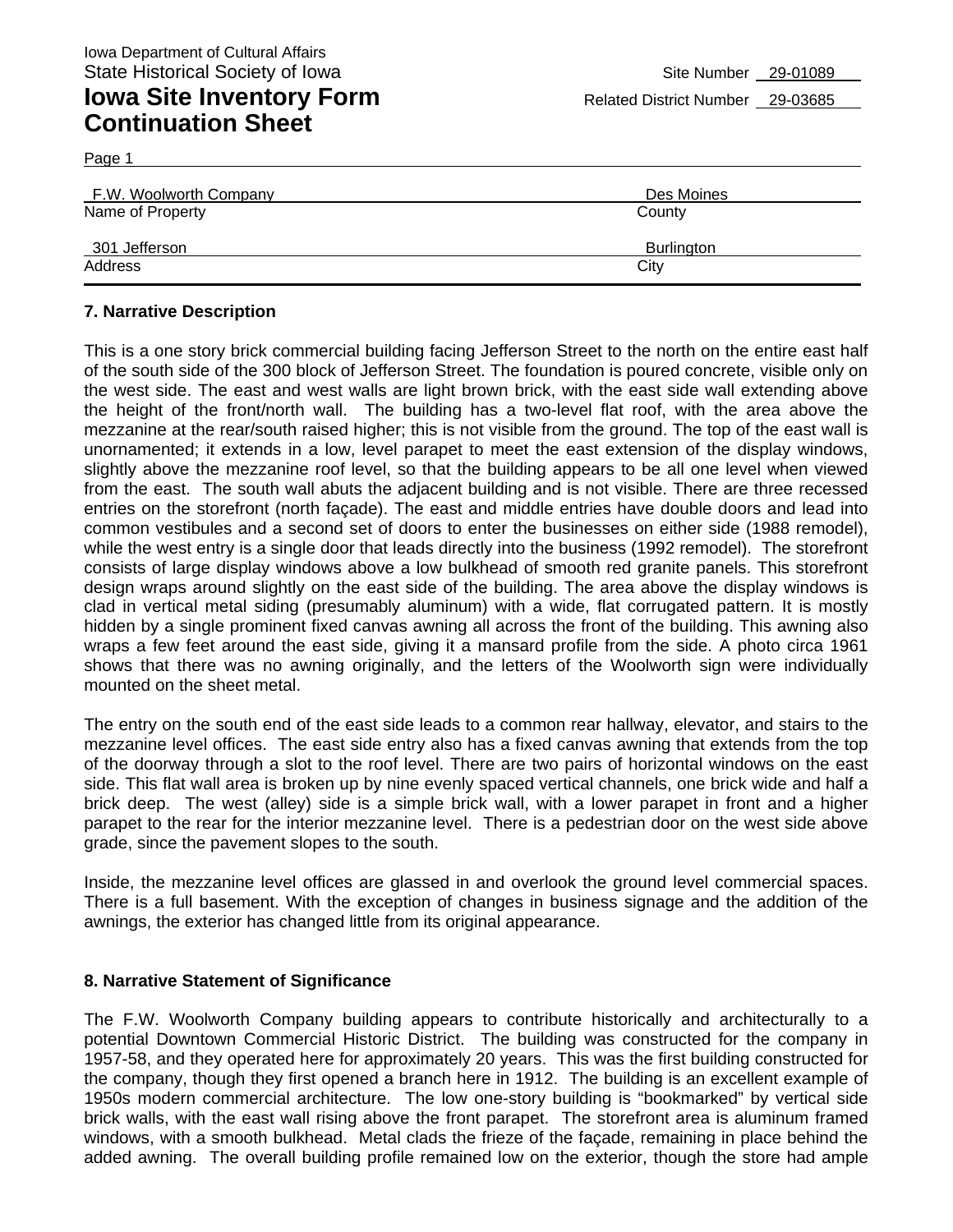Page 2

| F.W. Woolworth Company | Des Moines        |
|------------------------|-------------------|
| Name of Property       | County            |
| 301 Jefferson          | <b>Burlington</b> |
| Address                | City              |

interior space with the first story, mezzanine level, and full basement. Thus, the building also appears potential individually eligible for its modern retail architecture under Criterion C. Further assessment of the interior integrity would solidify this determination.

F.W. Woolworth Company opened in Burlington in 1912, a national chain of "five and ten cent" stores that started in New York in 1878 (*Hawk-Eye,* July 10, 1962, 35). It operated in the 1867 Hedge Block at 312-314 Jefferson for several decades. A main competitor, S.S. Kresge Company, opened shortly thereafter and operated in the west end of the block at 320-322 Jefferson. By 1940, the number of "5 cent to \$1.00" stores increased to three and remained concentrated on the north side of the 300 block of Jefferson: S.S. Kresge Company (320-322 Jefferson, Map #66, see #29-01095), F.W. Woolworth Company (312-314 Jefferson, Map #65, see 29-01092), and Neisner Bros, Inc. (308-310 Jefferson, Map #64, see #29-01090).

F.W. Woolworth Company had operated for over 40 years in the eastern section of the 1867 Hedge Block at 312-314 Jefferson when they decided to move to a new building across the street at the southeast corner of Jefferson and  $3<sup>rd</sup>$  Street. This site had been occupied by the four-story brick Parsons Block since the 1860s (which was then known as the Eisfeld Block in the 20<sup>th</sup> century), and this large 19<sup>th</sup> century brick building was struck by fire on February 3, 1952 ("Seventh Costly Business Blaze Here Since 1950," *Hawk-Eye Gazette,* August 11, 1952, 8). F.W. Woolworth Company signed a 20-year lease with the owner Cashway Realty Company of Cedar Rapids in February 1957, who then built a modern one-story commercial building on this corner (abstract pp. 69-71). The building was described as a "modern self-service store" in July 1962, with a first story and mezzanine level. The first story included household items, greeting cards, candy, costume jewelry, toys, cosmetics, pictures, etc., as well as a soft drink fountain and lunch counter. The mezzanine level had women's and children's ready-to-wear clothing, shoes, baby goods, draperies, etc. The new store opened here in 1958 (*Hawk-Eye,* July 10, 1962, 35).

The 1958 city directory then lists F.W. Woolworth Company at 301-11 Jefferson, with S.S. Kresge Company remaining at 316 Jefferson and Neisner Brothers at 304 Jefferson. The department stores also continued to be concentrated along Jefferson as well, with J.S. Schramm Company at 216-220 Jefferson, Klein's at 400 Jefferson, Block & Kuhl Company at 412 Jefferson, J.C. Penney Company at 500 Jefferson, Brown Lynch Scott Company at 501-503 Jefferson, Sears Roebuck & Company at 519- 523 Jefferson, and Montgomery Ward at 200 N. Main.

Woolworth's is listed among the businesses operating still downtown at the bicentennial in July 1976 (*Burlington Hawk-Eye,* July 4, 1976, sec 1, p 12). The original lease for Woolworth's ran through April 30, 1979 (abstract pp. 69-71). It appears that around this time they then relocated to Westland Mall in west Burlington.

The building then sat vacant for several years. Doug and Nancy Meck then bought the building in 1988 with two other co-owners, and they removed the building to smaller store spaces. Additional remodeling for a tenant on the west side and mezzanine then occurred in 1992.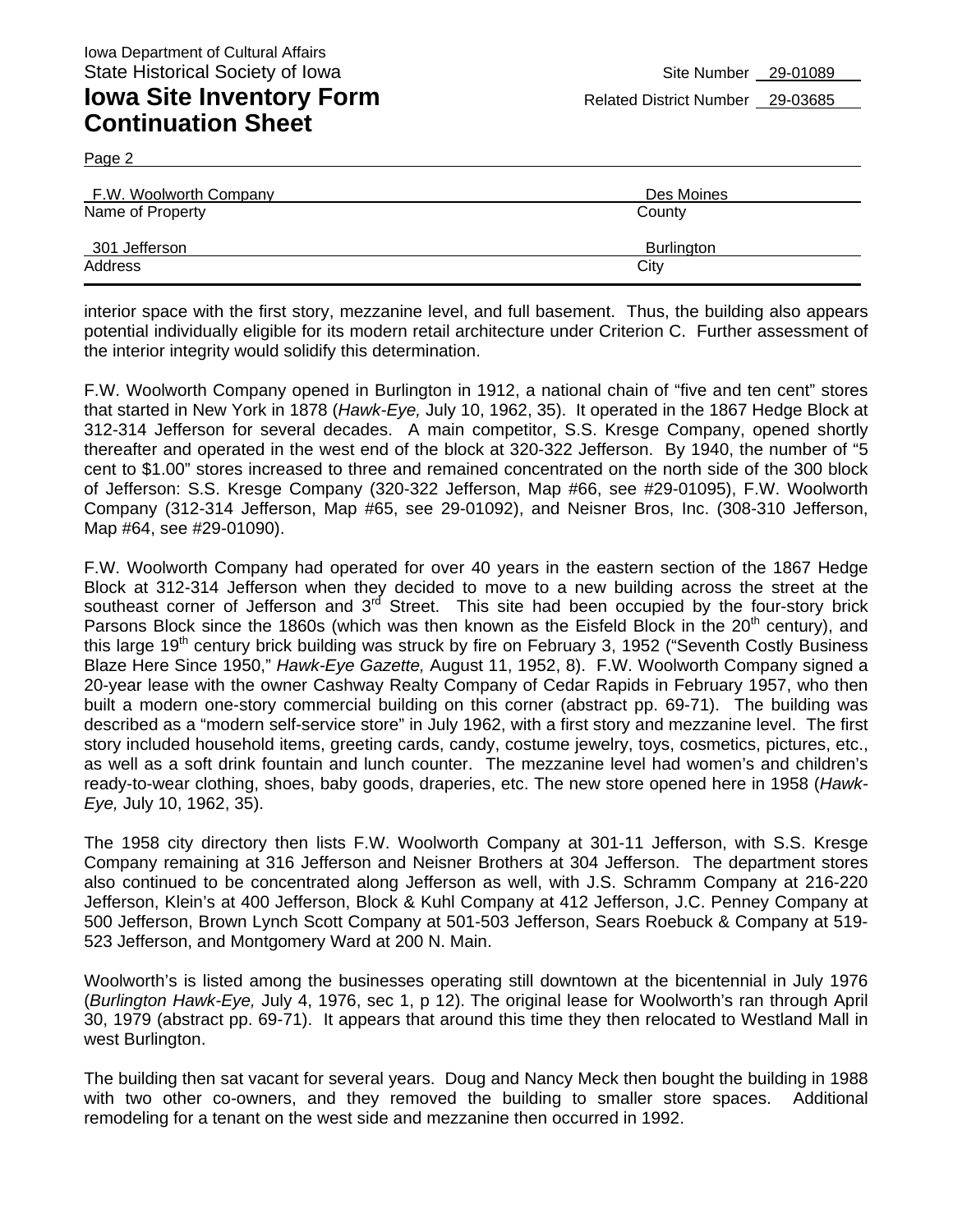Page 3

| F.W. Woolworth Company | Des Moines |
|------------------------|------------|
| Name of Property       | County     |
| 301 Jefferson          | Burlington |
| Address                | City       |

At the current time, the west storefront is occupied by a toy store, the middle is occupied by a bookstore, and the east half of the building is occupied by the non-profit Art Guild of Burlington as gallery, classroom, and office space. The latter organization owns the entire building.

#### **9. Major Bibliographical References**

Abstract at Des Moines County Title & Abstract Co.

City Directories, Burlington, Iowa, various dates. On microfiche at the Burlington Public Library

Deed records, per transfer books at Des Moines County Auditor's Office.

Downtown Partners, Inc., a Division of the Greater Burlington Partnership, Burlington, Iowa. Collection of collected historic photographs of downtown Burlington.

Newspapers, various titles and editions. Particular special editions utilized: *Burlington Evening Gazette,* March 24, 1906 *Daily Hawk-Eye Gazette,* September 2, 1938 *Burlington Hawk-Eye Gazette,* August 4, 1942 *Burlington Hawk-Eye,* July 10, 1962 *Burlington Hawk-Eye,* July 4, 1976

Sanborn Map Company. "Burlington, Iowa," Fire Insurance Maps. New York: Sanborn Map Company, 1886, 1892, 1900, 1931, 1952.

Smith, Claudia, and Marie Landon. 1976 survey of sites in Burlington. Iowa Site Inventory forms prepared on file at State Historic Preservation Office, Des Moines, IA.

Vertical files. Files on business/industry as well as individual businesses. Burlington Public Library, Burlington, Iowa.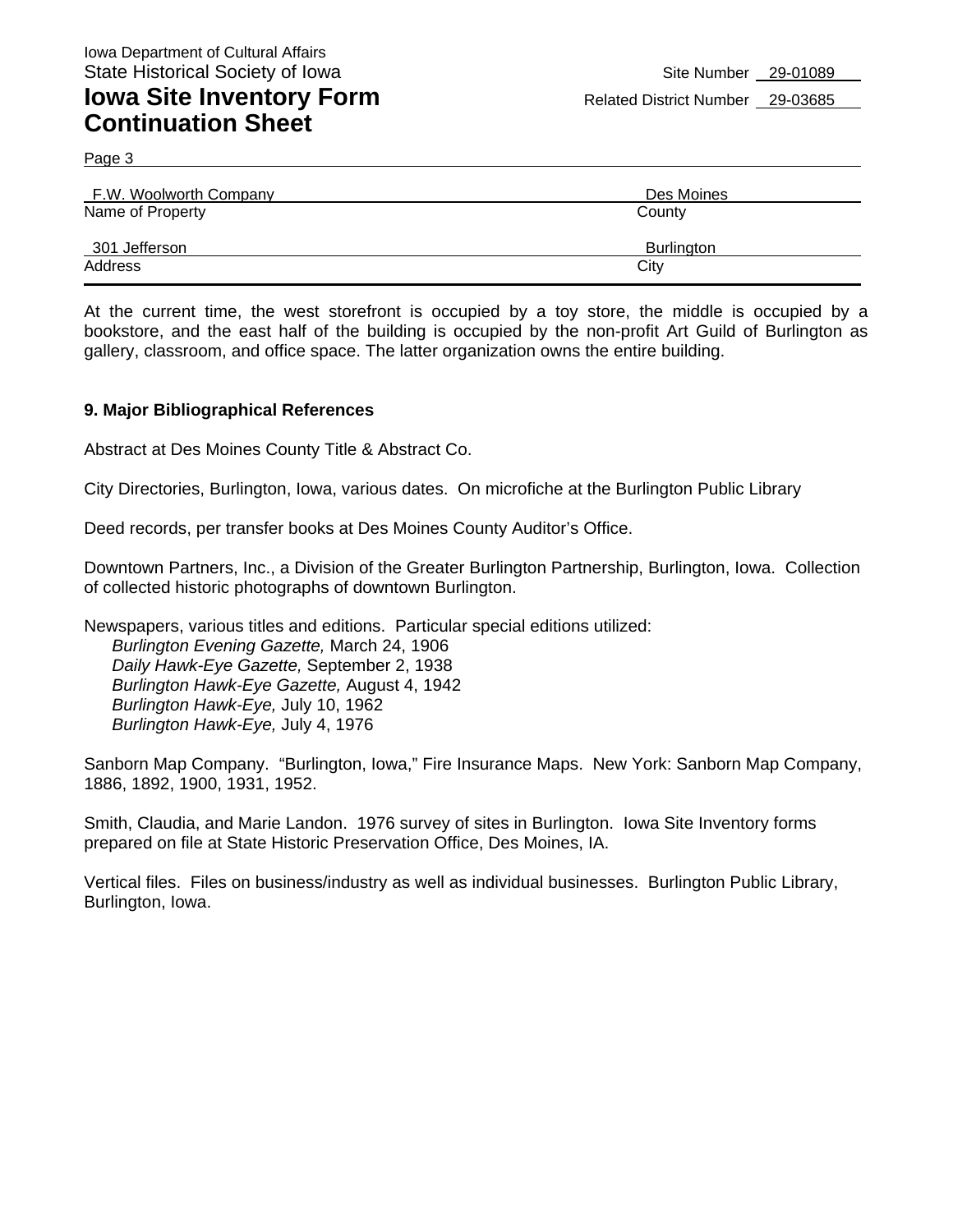Page 4

| F.W. Woolworth Company | Des Moines        |
|------------------------|-------------------|
| Name of Property       | County            |
| 301 Jefferson          | <b>Burlington</b> |
| Address                | City              |

#### **Location map**



*Base aerial photography by Aerial Services Inc for Des Moines County GIS Commission, March 2010.*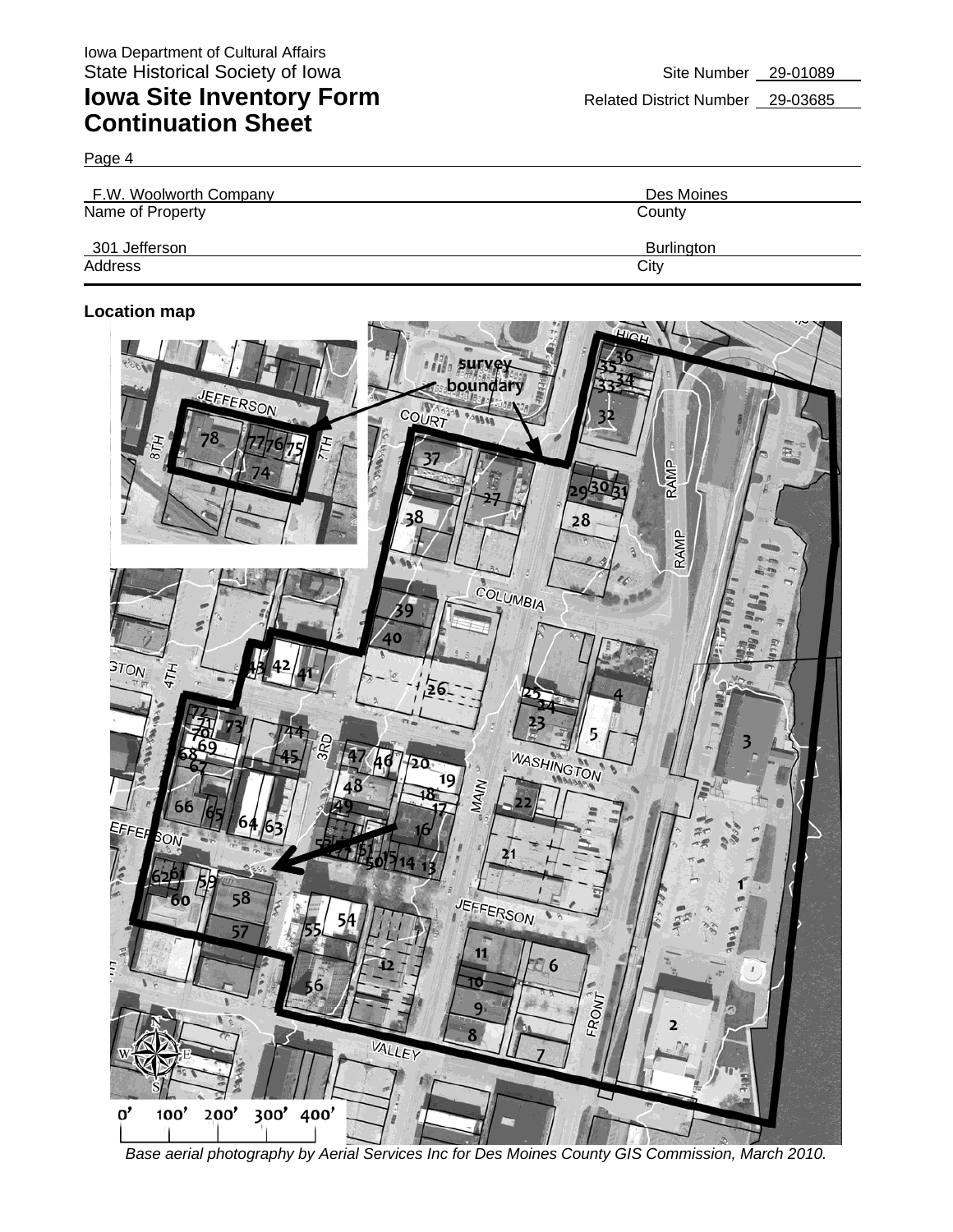Page 5

## **Iowa Site Inventory Form** Related District Number 29-03685 **Continuation Sheet**

| F.W. Woolworth Company | Des Moines        |
|------------------------|-------------------|
| Name of Property       | County            |
| 301 Jefferson          | <b>Burlington</b> |
| Address                | City              |

#### **Building plan (from assessor's website)**

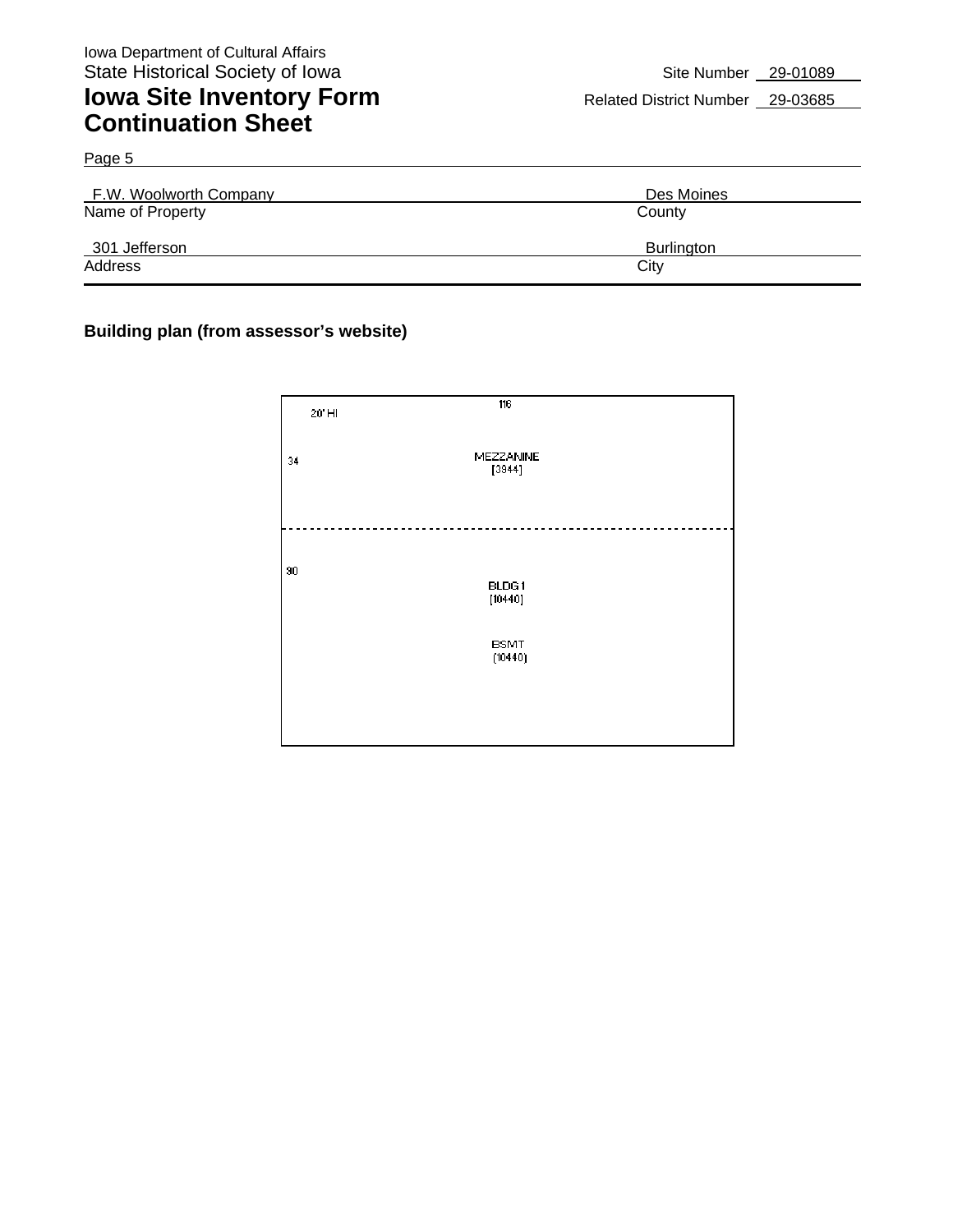Page 6

| F.W. Woolworth Company | Des Moines        |
|------------------------|-------------------|
| Name of Property       | County            |
| 301 Jefferson          | <b>Burlington</b> |
| Address                | City              |

#### **Historic images**



**View of the building around 1961 (Downtown Partners collection)**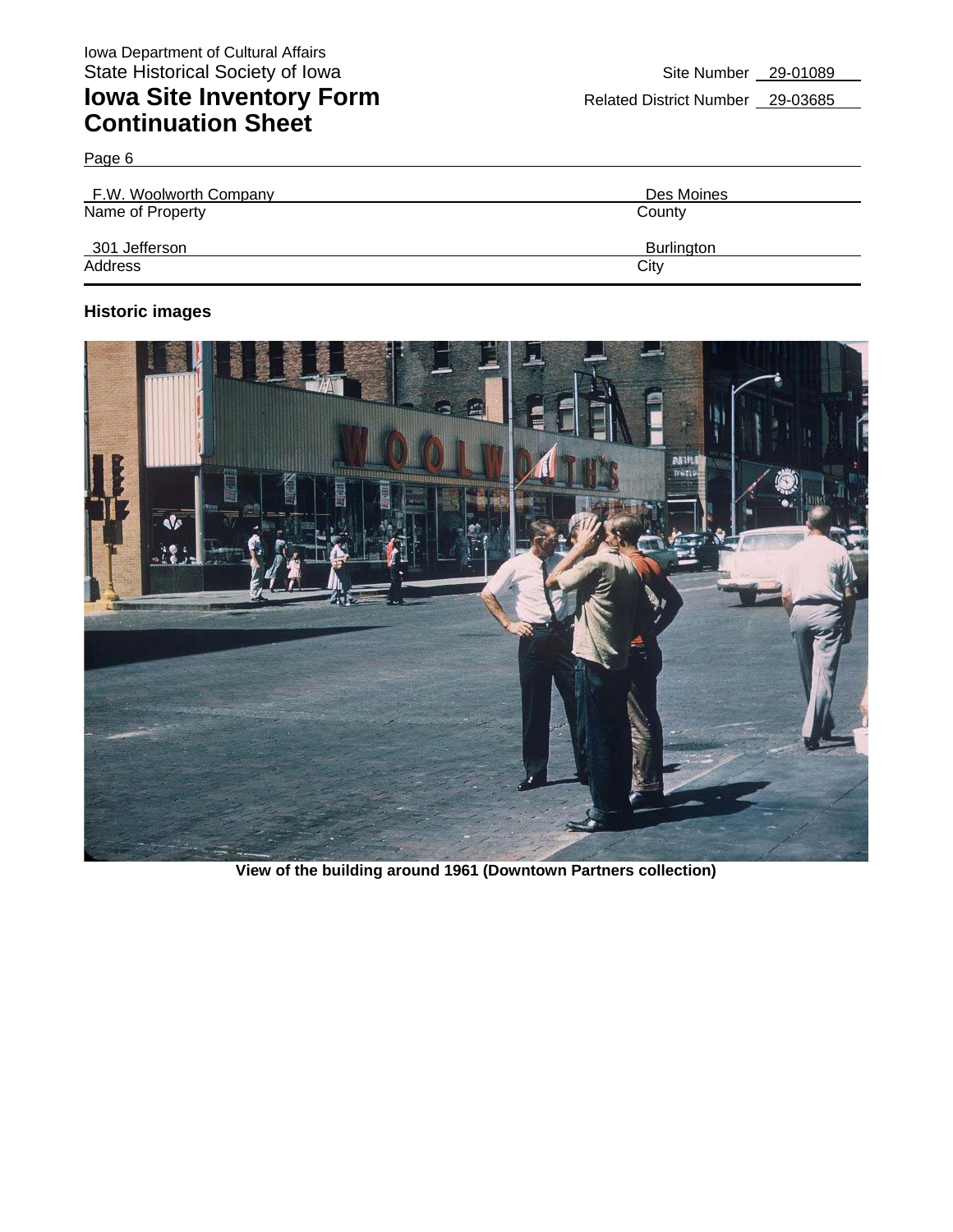| F.W. Woolworth Company | Des Moines        |
|------------------------|-------------------|
| Name of Property       | County            |
| 301 Jefferson          | <b>Burlington</b> |
| Address                | City              |

#### **Digital photographs**

Page 7



**Photograph 29-01089-001 – North elevation, looking southeast (McCarley, June 20, 2012)**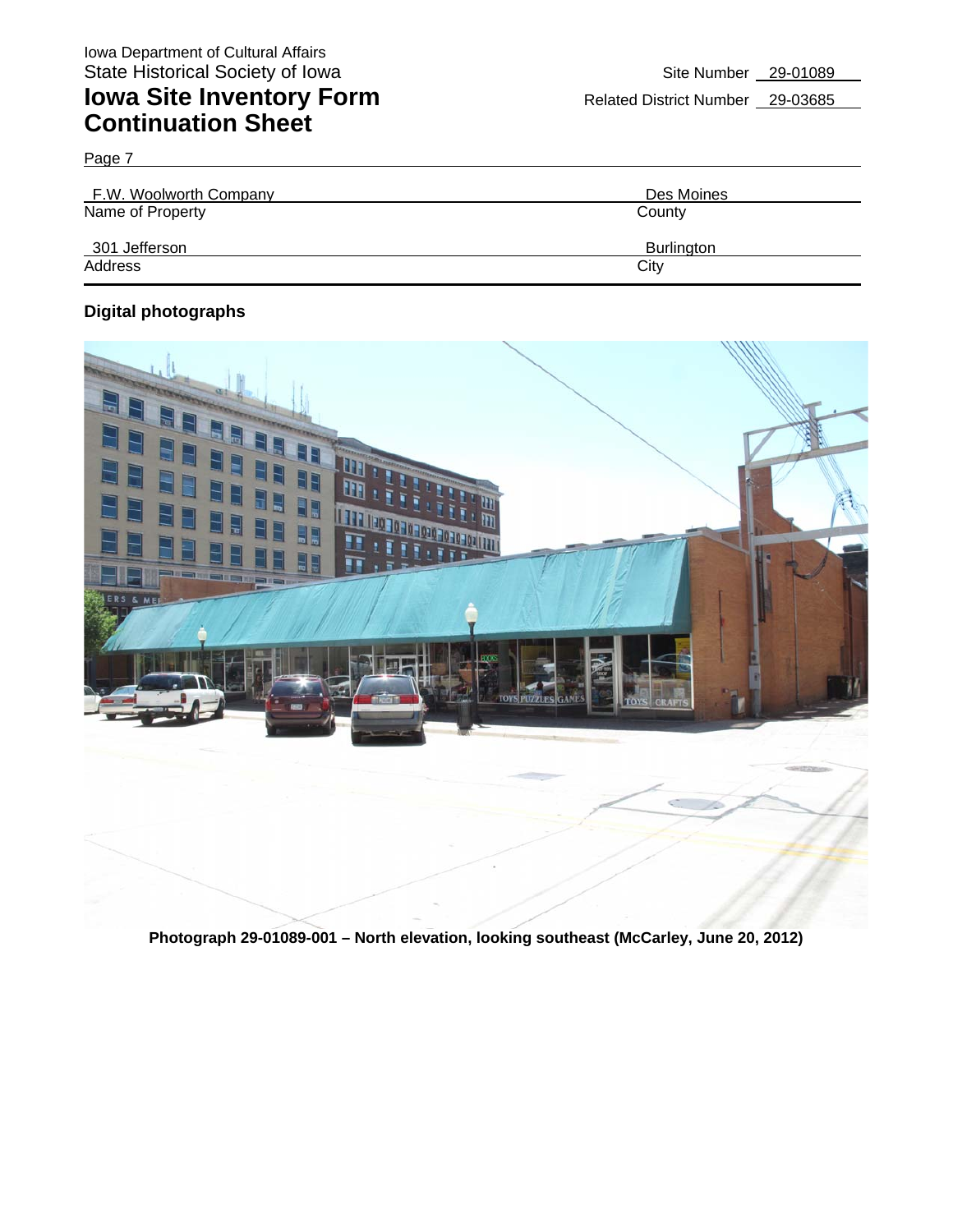Page 8

| F.W. Woolworth Company | Des Moines |
|------------------------|------------|
| Name of Property       | County     |
| 301 Jefferson          | Burlington |
| Address                | City       |



**Photograph 29-01089-002 – Detail of storefronts, looking southeast (McCarley, June 20, 2012)**